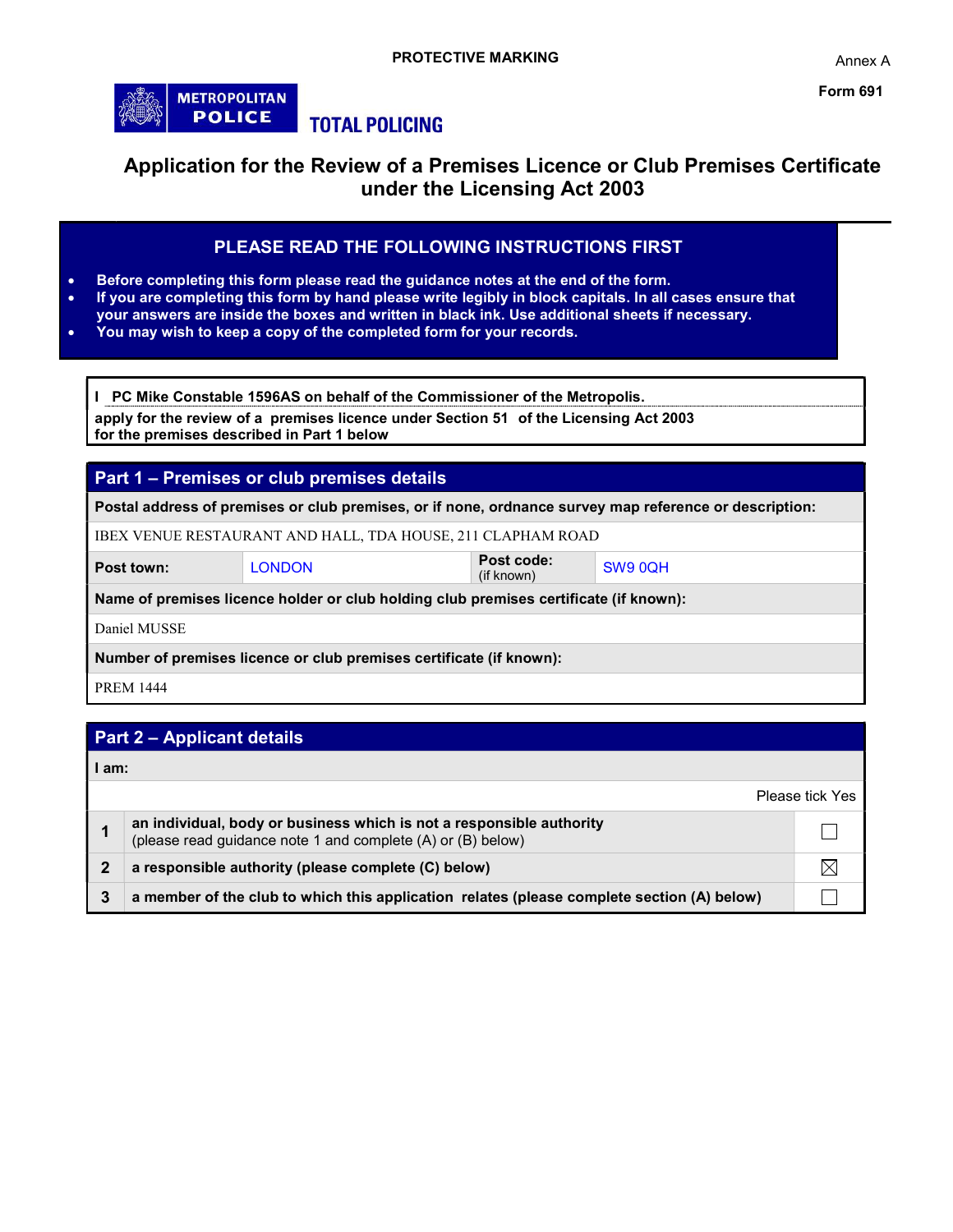|                             | (A) DETAILS OF INDIVIDUAL APPLICANT (fill in as applicable) |             |                      |                                     |  |
|-----------------------------|-------------------------------------------------------------|-------------|----------------------|-------------------------------------|--|
| Mr                          | <b>Mrs</b>                                                  | <b>Miss</b> | <b>Ms</b>            | Any other<br>title $(e.g.$<br>Rev.) |  |
| Surname:                    |                                                             |             | <b>First Names:</b>  |                                     |  |
|                             | I am 18 years old or over                                   |             |                      |                                     |  |
|                             | Current postal address if different from premises address:  |             |                      |                                     |  |
|                             |                                                             |             |                      |                                     |  |
| Post town:                  |                                                             |             | Post code:           |                                     |  |
| <b>Daytime</b><br>Tel. No.: |                                                             |             | Email:<br>(optional) |                                     |  |

| (B) DETAILS OF OTHER APPLICANT (fill in as applicable) |  |  |  |  |  |
|--------------------------------------------------------|--|--|--|--|--|
| Name and Address:                                      |  |  |  |  |  |
|                                                        |  |  |  |  |  |
| Telephone Number (if any):                             |  |  |  |  |  |
| <b>Email address: (optional)</b>                       |  |  |  |  |  |

| (C) DETAILS OF RESPONSIBLE AUTHORITY APPLICANT (fill in as applicable) |                              |  |  |  |  |
|------------------------------------------------------------------------|------------------------------|--|--|--|--|
| Name and Address:                                                      |                              |  |  |  |  |
| PC MIKE CONSTABLE, BRIXTON POLICE STATION, 367 BRIXTON ROAD, SW9 7DD   |                              |  |  |  |  |
| Telephone Number (if any):                                             |                              |  |  |  |  |
| <b>Email address: (optional)</b>                                       | mike.constable@met.police.uk |  |  |  |  |

### This application to review relates to the following licensing objective(s)

|   |                                      | Please tick one or more boxes |
|---|--------------------------------------|-------------------------------|
|   | The prevention of crime and disorder | $\boxtimes$                   |
|   | <b>Public safety</b>                 | $\boxtimes$                   |
| 3 | The prevention of public nuisance    | $\times$                      |
| 4 | The protection of children from harm |                               |
|   |                                      |                               |

Please state the ground(s) for review: (please read guidance note 2)

Summary only. (Please see attached document for further information).

On 15<sup>th</sup> December 2020 Ibex had it's doors locked with patrons inside. Upon entering there were numerous concerns with regards to corona virus. No QR scan code, no visible signs of face mask wearing, insufficient hand santisers, patrons consuming alcohol without food and lack of face masks being worn.

The concern to public safety (fire hazard) was brought to the attention of manager and the numerous breaches of Health Protection Regulations 2020. There was a clear lack of control and supervison of the premises and risk mitigation.

After attempts to address the concerns at hand, insufficient actions had been taken and part of the premises proposal to resolve the matters was to increase hours for licensable activities. Numerous efforts were made to work together together with an intervention meeting taking place, and the Premises License Holder did not inspire any faith or confidence to deal with the problems identified.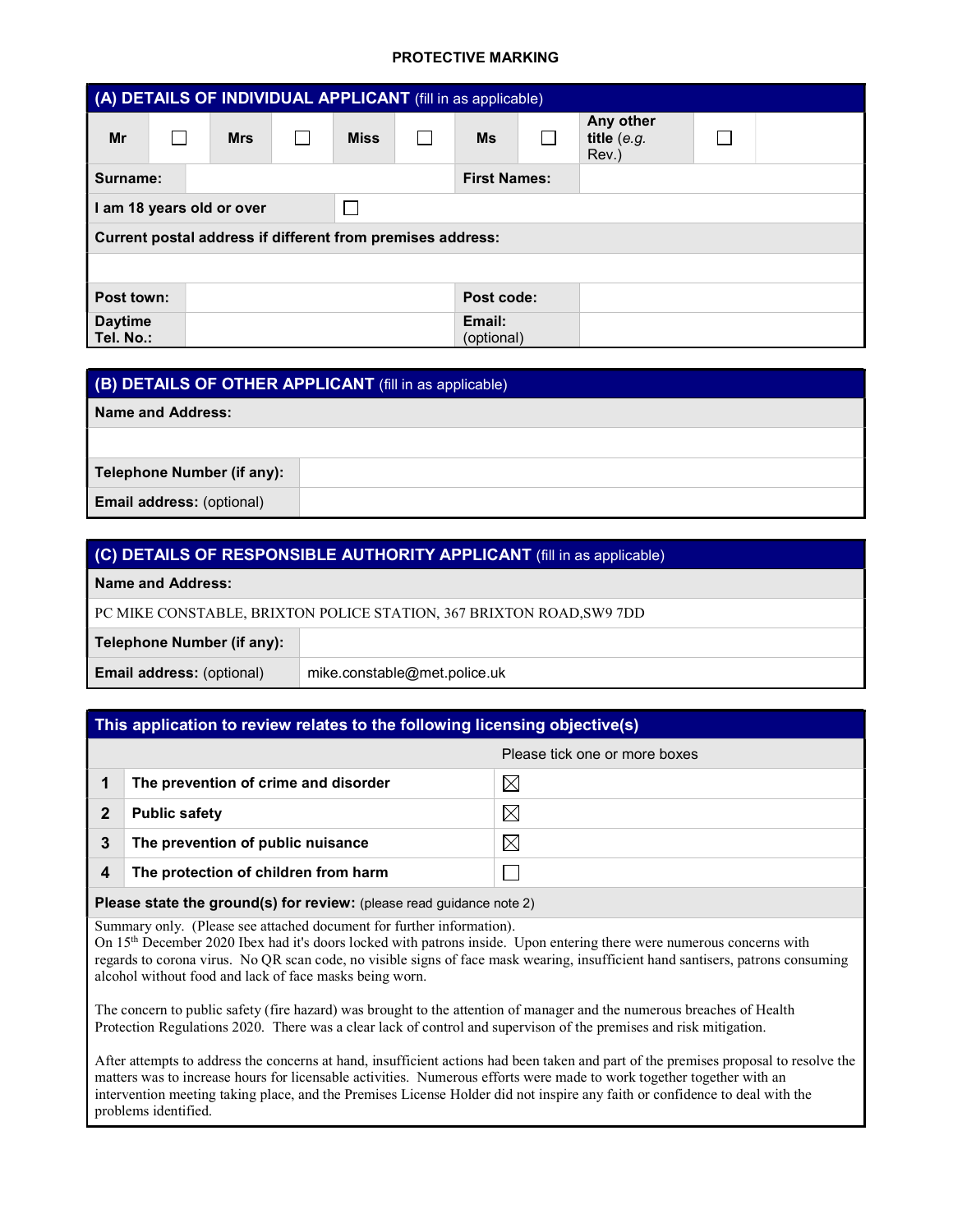Please provide as much information as possible to support the application: (please read guidance note 3)

CAD 7405 – 15th December 2020 refers.

PC Mike Constable - Body worn Footage https://mps.ent.box.com/file/769479739473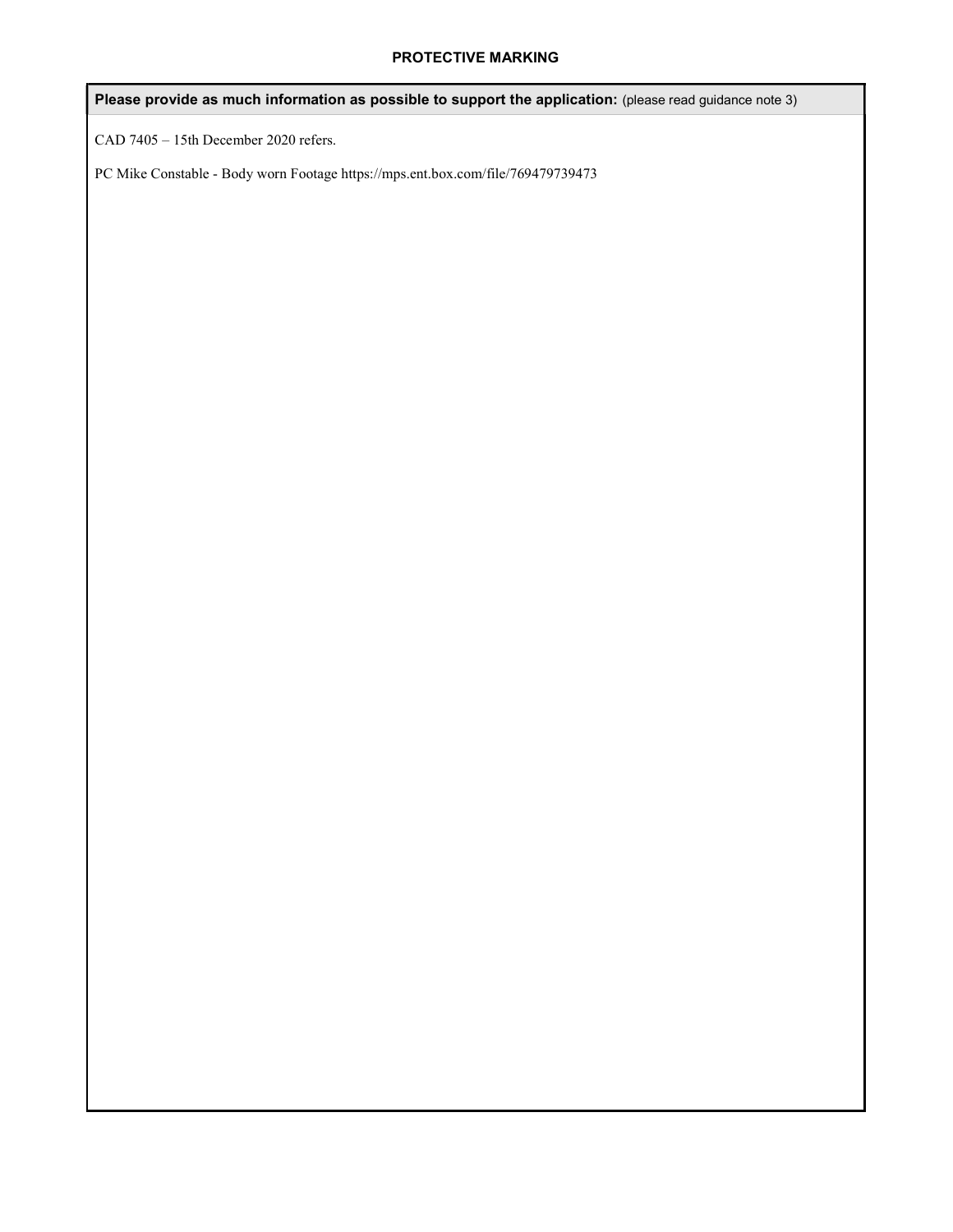| Have you made an application for review relating to this premises before?                                                |            | (Please tick yes) |      |  |
|--------------------------------------------------------------------------------------------------------------------------|------------|-------------------|------|--|
|                                                                                                                          | <b>Day</b> | <b>Month</b>      | Year |  |
| If yes, please state the date of that application:                                                                       |            |                   |      |  |
|                                                                                                                          |            |                   |      |  |
| If you have made representations before relating to this premises please state what they were and when you<br>made them: |            |                   |      |  |
| A review was made in 2011.                                                                                               |            |                   |      |  |
|                                                                                                                          |            |                   |      |  |
|                                                                                                                          |            |                   |      |  |
|                                                                                                                          |            |                   |      |  |
|                                                                                                                          |            |                   |      |  |
|                                                                                                                          |            |                   |      |  |
|                                                                                                                          |            |                   |      |  |
|                                                                                                                          |            |                   |      |  |
|                                                                                                                          |            |                   |      |  |
|                                                                                                                          |            |                   |      |  |
|                                                                                                                          |            |                   |      |  |
|                                                                                                                          |            |                   |      |  |
|                                                                                                                          |            |                   |      |  |
|                                                                                                                          |            |                   |      |  |
|                                                                                                                          |            |                   |      |  |
|                                                                                                                          |            |                   |      |  |
|                                                                                                                          |            |                   |      |  |
|                                                                                                                          |            |                   |      |  |
|                                                                                                                          |            |                   |      |  |
|                                                                                                                          |            |                   |      |  |
|                                                                                                                          |            |                   |      |  |
|                                                                                                                          |            |                   |      |  |
|                                                                                                                          |            |                   |      |  |
|                                                                                                                          |            |                   |      |  |
|                                                                                                                          |            |                   |      |  |
|                                                                                                                          |            |                   |      |  |
|                                                                                                                          |            |                   |      |  |
|                                                                                                                          |            |                   |      |  |
|                                                                                                                          |            |                   |      |  |
|                                                                                                                          |            |                   |      |  |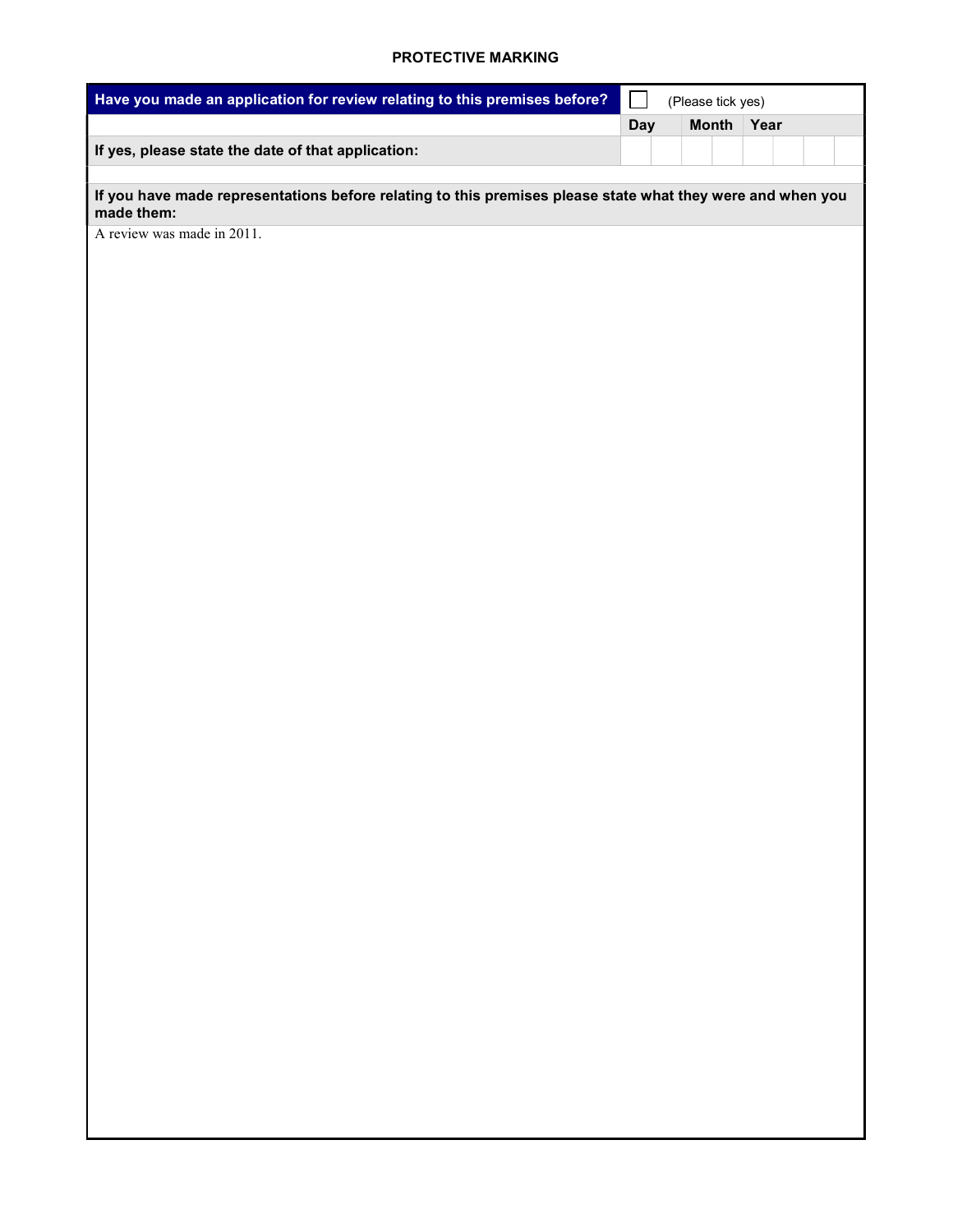|                   |                                                                                                                                                                                 |            |                                                                                                                                                                                         | Please tick Yes |
|-------------------|---------------------------------------------------------------------------------------------------------------------------------------------------------------------------------|------------|-----------------------------------------------------------------------------------------------------------------------------------------------------------------------------------------|-----------------|
|                   | I have sent copies of this form and enclosures to the responsible authorities and the premises<br>licence holder or club holding the club premises certificate, as appropriate. |            |                                                                                                                                                                                         | $\boxtimes$     |
|                   | I understand that if I do not comply with the above requirements my application will be rejected.                                                                               |            |                                                                                                                                                                                         | ⊠               |
| THIS APPLICATION. |                                                                                                                                                                                 |            | IT IS AN OFFENCE, LIABLE ON CONVICTION TO A FINE UP TO LEVEL 5 ON THE STANDARD SCALE, UNDER<br>SECTION 158 OF THE LICENSING ACT 2003 TO MAKE A FALSE STATEMENT IN OR IN CONNECTION WITH |                 |
|                   | <b>Part 3 - Signatures</b> (please read guidance note 4)                                                                                                                        |            |                                                                                                                                                                                         |                 |
|                   | on behalf of the applicant please state in what capacity.                                                                                                                       |            | Signature of applicant or applicant's solicitor or other duly authorised agent (see guidance note 5). If signing                                                                        |                 |
| Signature:        | MICHAEL CONSTABLEPC 1596AS                                                                                                                                                      | Date:      | 17/02/2021                                                                                                                                                                              |                 |
| Capacity:         | Police Officer - MPS Lambeth Licensing & Night Time Economy.                                                                                                                    |            |                                                                                                                                                                                         |                 |
|                   |                                                                                                                                                                                 |            | Contact name (where not previously given) and postal address for correspondence associated with this                                                                                    |                 |
|                   |                                                                                                                                                                                 |            |                                                                                                                                                                                         |                 |
|                   | application: (please read guidance note 6)                                                                                                                                      |            |                                                                                                                                                                                         |                 |
| Post town:        |                                                                                                                                                                                 | Post code: |                                                                                                                                                                                         |                 |

#### Notes for Guidance

- 1. A responsible authority includes the local police, fire and rescue authority and other statutory bodies which exercise specific functions in the local area.
- 2. The ground(s) for review must be based on one of the licensing objectives.
- 3. Please list any additional information or details, for example dates of problems which are included in the grounds for review if available.
- 4. The application form must be signed.
- 5. An applicant's agent (for example, solicitor) may sign the form on their behalf provided that they have actual authority to do so.
- 6. This is the address which we shall use to correspond with you about this application.

Retention Period: 7 years MP 321/12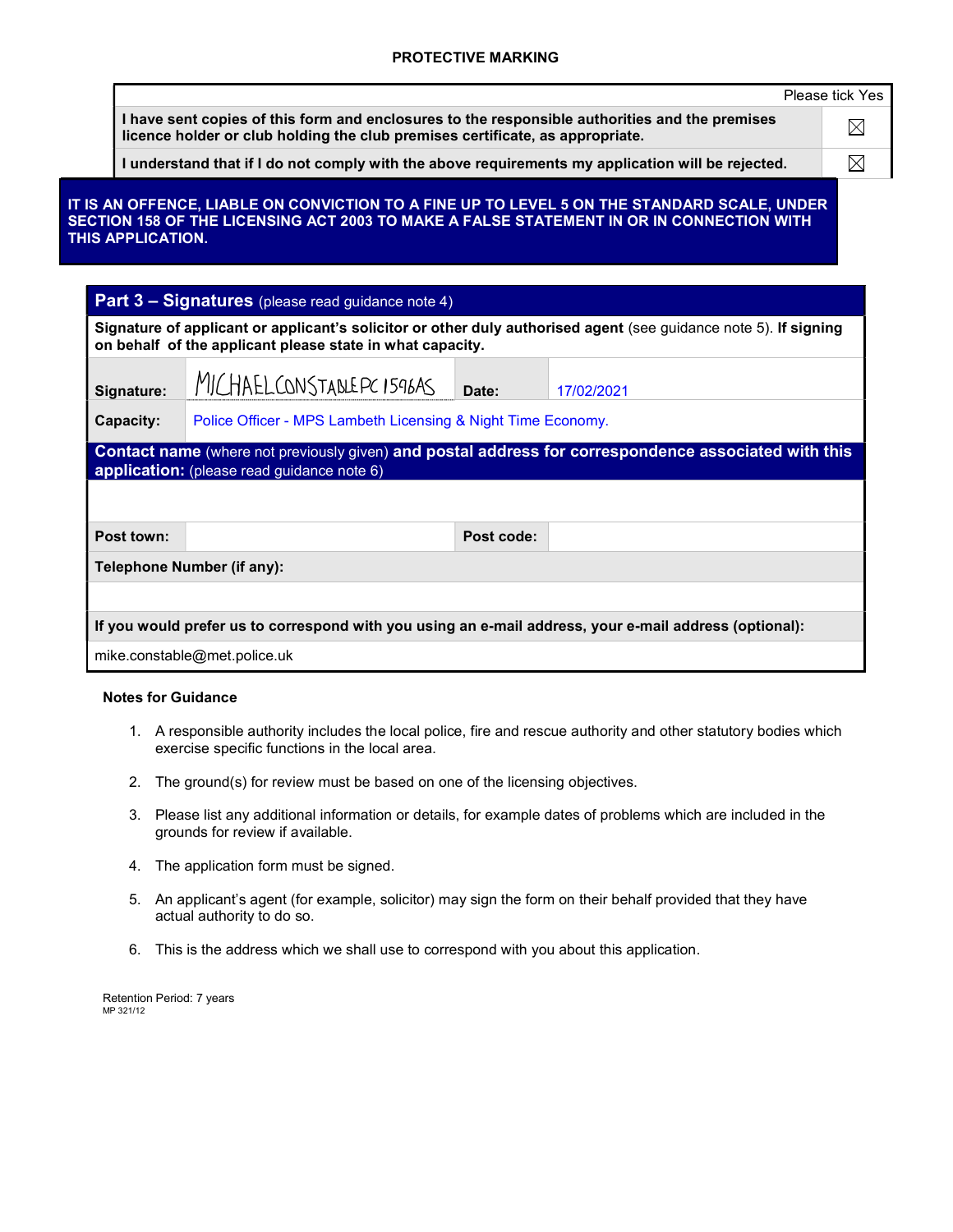

# Briefing note Central South Command Unit (AS-CU)

Date: 15<sup>th</sup> February 2021

To: Local Authority & Ibex

From: PC Mike Constable 1596AS

Topic: Ibex – MPS Licensing Review further information

MPS Application Premises License Review – s51 Licensing Act 2003

## Tuesday 15th December 2020

On Tuesday 15th December 2020 proactive patrols were being conducting by the Licensing & Night Time Economy Team with the Partnership Plus Team in support. This was when premises in Lambeth were to enter Tier 3 at 12am. Effectively going into another lock down.

Our attention was drawn to the the premises as Covid Wardens could not gain access to ensure the necessary procedures were in place with regards to Covid-19. CAD 7405 – 15th December 2020 refers.

Upon attending, the entrance to the premises the doors were closed and clearly locked. Entry was gained and member of staff unlocked it, and had no face mask on. Officers entered and could not see the QR code, patrons were at tables drinking alchol. There was no food, plates, cutlery on condiments on tables either. Some tables had bottles of spirit on the floor at their feet. There were no visible signs with regards to Covid-19, i.e Wearing of face mask, social distancing and so.

Whilst speaking to the person in charge, we were informed the patrons had come from a protest in London. Due to the increase in numbers she decided to lock the doors. The concern of locked doors, would hinder any evacution was made. There were approximately a total of 60 to 70 people on the premises, in various different rooms. There was no security present at the time.

The opportunity was given to display that food was being sold with alcohol, through the receipts (this was not produced) and CCTV (was not able to access). An order pad was seen with just requests for beer, after I requested this for further inspection it was taken away. This was already seen and commented on my body worn video footage, so I did not want to escalate matters. The manager was informed she would be reported for the consideraion of a Fixed Penatly Notice to be issued due to the breaches under the Coronavirus Health Protection Regulations 2020 by PC Hannah Eldridge.

An inspection was made of their premises license, and there was a clear lack of understanding of what was expected. Officers on the premises dispersed patrons, to mitgate the risk which clearly had not been managed by the premises. No calls had